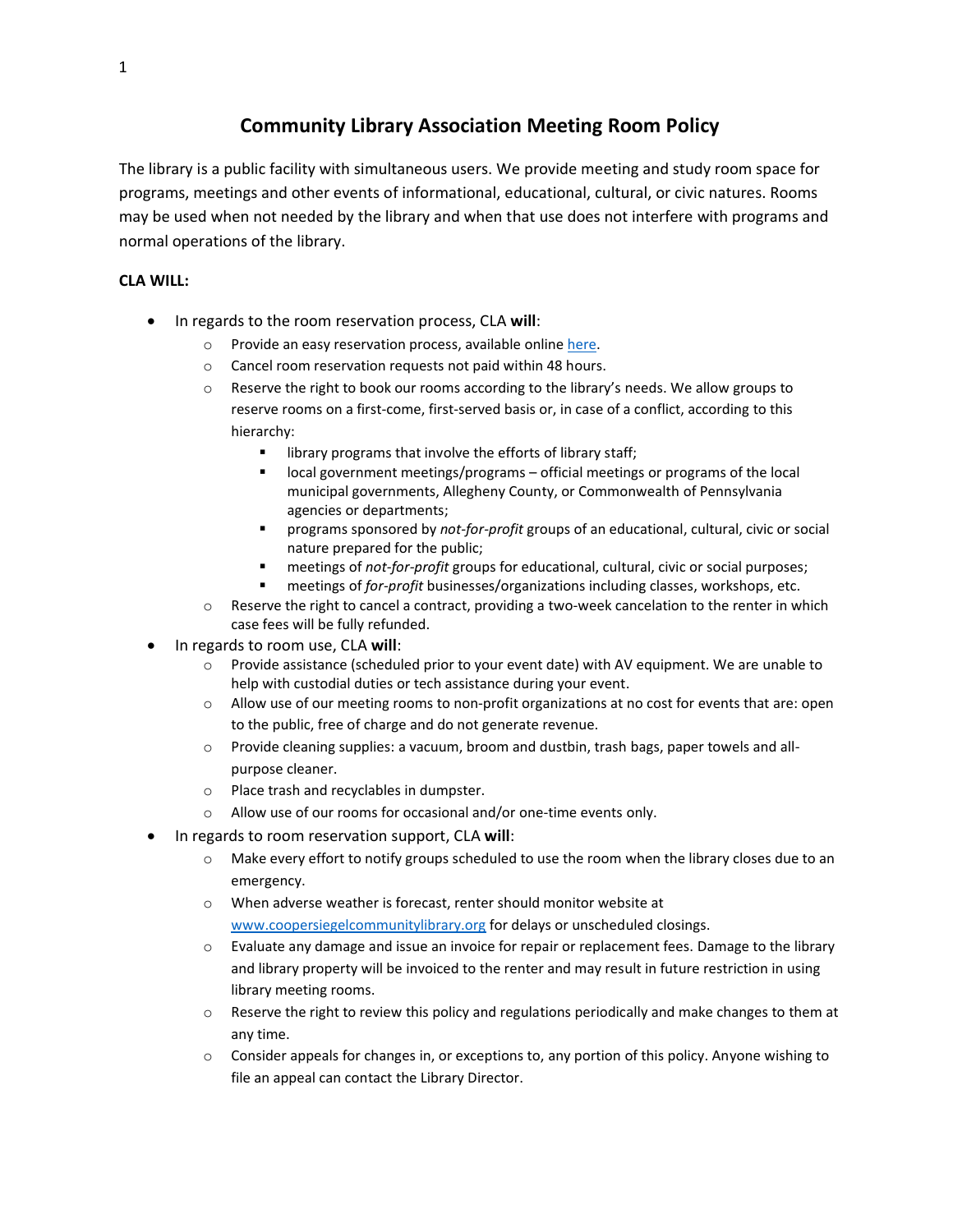### **CLA WILL NOT:**

- In regards to event types, CLA will **not**:
	- $\circ$  Allow rooms to be used for commercial purposes by non-library groups to further the business interests of private individuals, companies, or for-profit associations, or in violation of the constitutional provisions regarding the separation of church and state (CLA and library-related programs are exempt).
	- o Offer our spaces for permanent or regular public meetings with non-library-related groups. If you do wish to use our space with greater frequency or for consecutive days, please call the Information Services Department.
- In regards to event management, CLA will **not**:
	- o Provide babysitting services for children of event attendees.
	- o Manage reservations for non-library related programs, meetings or events
	- o Assume responsibility/liability for:
		- any equipment, supplies or materials brought to the library by any group or individual attending an event;
		- groups or individuals attending a meeting in the library;
		- any damage to, or theft of items displayed or exhibited in the rooms;
		- loss or damage to renter's property before, during or after a meeting.
- In regards to room use, CLA will **not**:
	- o Authorize use of data and voice jacks.
	- o Allow use of the hallways.
	- o Provide any paper products, glassware or supplies.
	- o Operate any AV equipment. There are instructions posted in the cabinet in the Verne C. Koch Program Room for reference.

#### **THE RENTER WILL:**

- In regards to event management, the renter **will**:
	- $\circ$  Provide a registration method and/or ticketing process for your participants.
	- o Advertise and share information about your event.
	- o Agree that you've read our meeting room policy which means you:
		- have read all the rules and regulations for the CLA rooms and understand them.
		- understand that any failure to abide by these regulations may cause a forfeiture of rights to use CLA rooms.
		- accept financial responsibility for any and all damage caused to the building or equipment beyond normal wear.
	- o Comply with all applicable state and federal laws and local ordinances.
	- o Work with Zoup! Eatery if you're able, which is the on-site preferred caterer and can be reached at (412) 799-6464. They are located at 1137 Freeport Road.
	- o Check our website or call for the recorded message about the library closings in the case of bad weather.
	- o Agree to indemnify and hold harmless CLA and its representatives from and against any and all claims, demands, judgments, settlements, damages, actions, causes of actions, injuries, administrative orders, consent agreements and orders, liabilities, penalties, costs and expenses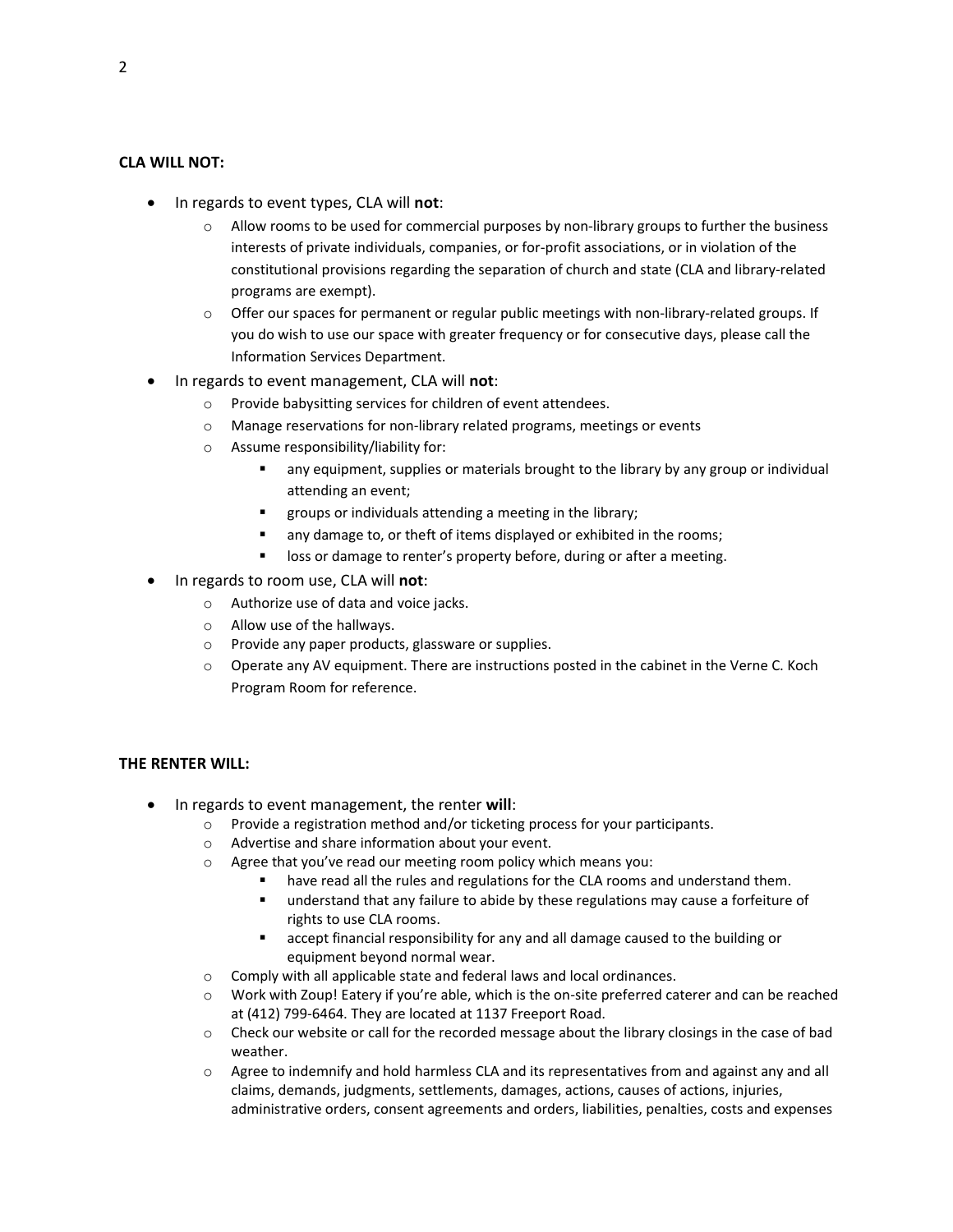of any kind whatsoever, which may arise or be asserted, directly or indirectly, with regard to the use of rooms.

- o Be at least 18 years of age.
- In regards to room prep and cleanup, the renter **will**:
	- $\circ$  Notify the library of the number of tables and chairs needed at the time of your reservation.
	- $\circ$  Set up and move chairs and tables as needed and put away chairs and tables after the event as designated by the library.
	- $\circ$  Return the room to its original condition including cleaning all tables, surfaces, chairs, vacuuming carpeting and assuring all other parts of the space are in their original conditions.
	- o Place bagged trash and recyclables in kitchen.
	- $\circ$  Remove/bag all items brought in, including any decorations, balloons, table coverings, food items, beverage cans and containers, boxes, food/candy wrappings etc. and place in kitchen.
	- $\circ$  Alert Library staff immediately of any damage in the room, including spills of food or drink onto the floor.
- In regards to room use, the renter **will**:
	- o Finalize payment within 48 hours of reservation request.
	- o Request permission to use beer/wine if needed at the time of your reservation. The renter must follow the laws governing beer/wine use.
	- o Leave the room and premises in the condition in which it was found, including the arrangement of furniture.
	- o Follow food safety regulations.
	- o Assume all responsibility for any damage to library property.
	- $\circ$  Report accidents and injuries via an incident report to library staff as soon as possible.
	- o End events/meetings and vacate and clean rooms 15 minutes prior to reservation end time and/or library closing.
	- o Supervise children at all times.
	- $\circ$  Return equipment where it was found and in the condition it was received.
	- o Remove all personal equipment, materials, or furniture.
	- o Remove decorations and tape.
	- $\circ$  Understand that all items brought into the meeting room are done so at your own risk.
	- $\circ$  Make arrangements with the library in advance of your event to learn about the AV equipment if you plan to use it.
	- o Be responsible for any equipment, supplies or materials you bring to the library.
	- o Be present at the event.
	- o Use electrical, plumbing, sanitary, heating and other facilities responsibly.

#### **THE RENTER WILL NOT:**

- In regards to room reservation, the renter will **not**:
	- o Request a room reservation more than 6 months in advance of your event.
- In regards to room use, the renter will **not**:
	- o Bring any animal other than an official US Service Animal (current registration must be provided).
	- o Use tobacco products or illegal drugs.
	- o Charge:
		- for beer/wine;
		- admission fees/dues or sell products or services for private profit or gain;
	- o Allow children to run through halls, play in restrooms, pull books, magazines or literature off shelves.
	- $\circ$  Use any library supplies, food items or any other items stored in our kitchen.